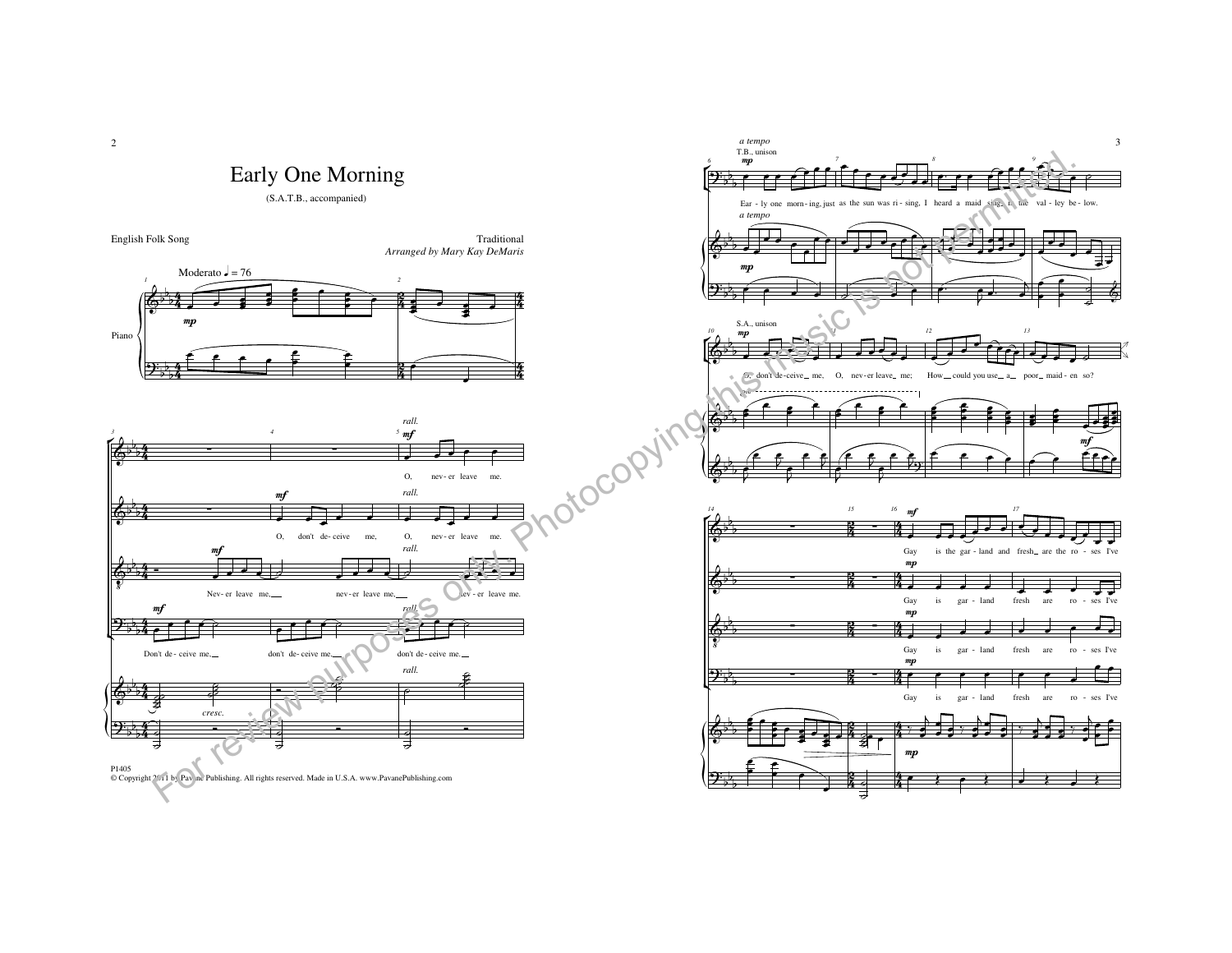

*rall.*

Re- $\overline{A}$ 

-

 $\epsilon$  , then in the state of  $\epsilon$ 

-

 $\mathfrak{P}$ 5

æ <u>. </u>

s æ e æ - æ æ o مب c s

o E 2

 $\frac{2}{9}$ Ь 5

 $\mathfrak{R}$ Б 5 How could you use a poor maid en so?

. — e 48 ю o ø œ æ e o o c a, . e ø e e ø o ££ æ o ⊆₽ o e ⋍∙ S o ∼ ю a ≝ æ e ⊷ ⊵

Ω ю  $^{\circ}$   $^{\circ}$ 

 $\overline{\phantom{a}}$ 

 $\overline{\phantom{a}}$   $\overline{\phantom{a}}$   $\overline{\phantom{a}}$ 

o e o . 0 e . o æ 7 o o æ o . o c

 $\Big\{$ 



5